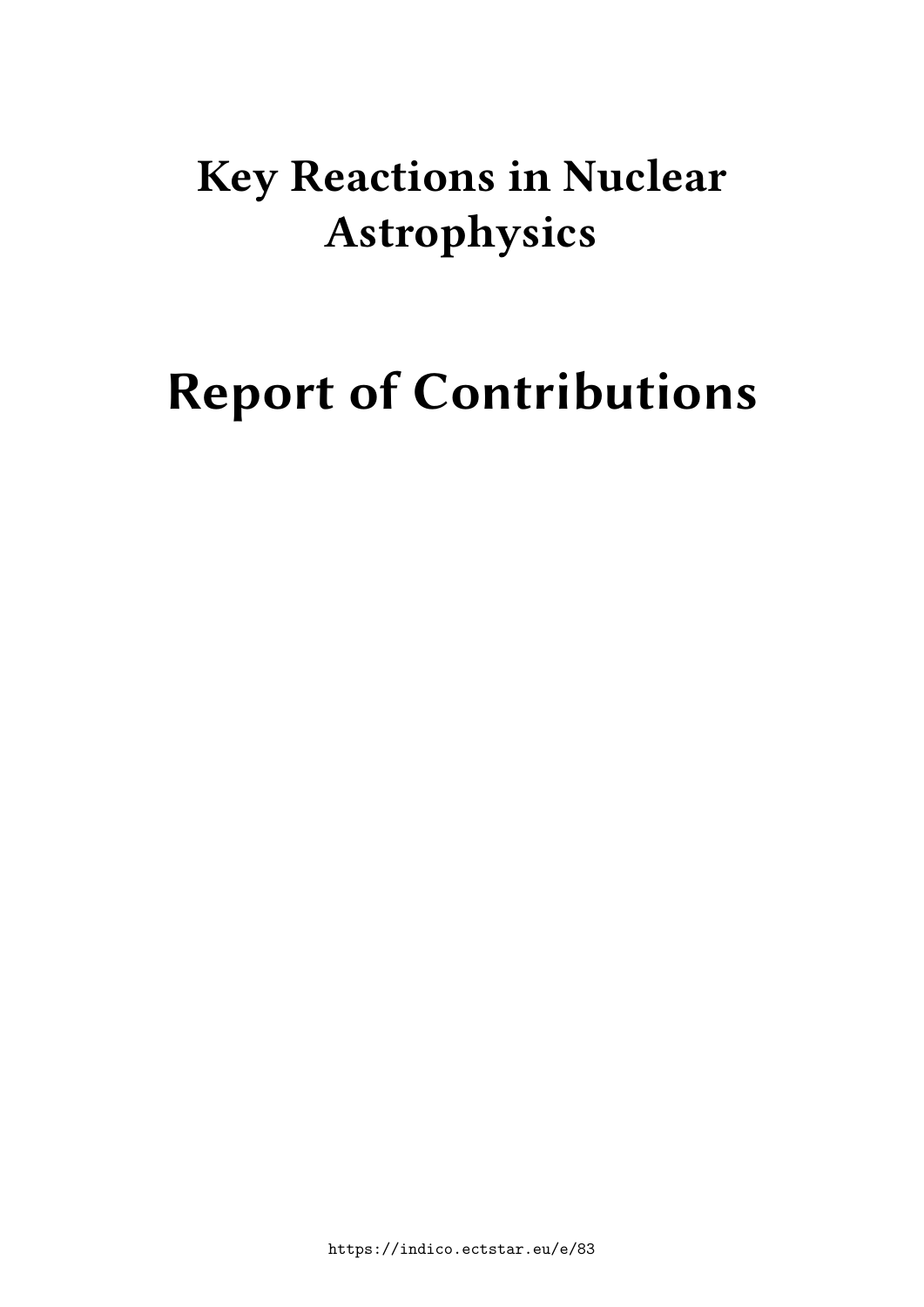Contribution ID: 1 Type: **not specified** 

#### **Welcome and Introduction by the organizers**

*Tuesday, June 22, 2021 2:30 PM (10 minutes)*

**Presenters:** Mrs TUMINO, Aurora (Facoltà di Architettura e Ingegneria, Università degli Studi di Enna "Kore" & INFN-LNS); Mr BERTULANI, Carlos (Department of Physics Texas A&M University-- Commerce ); JORDI , José (Technical University of Catalonia); TRACHE, Livius ("Horia Hulubei" National Institute for Physics and Nuclear); Mr DIEHL, Roland (Max Planck Institut fiir extraterrestrische Physik)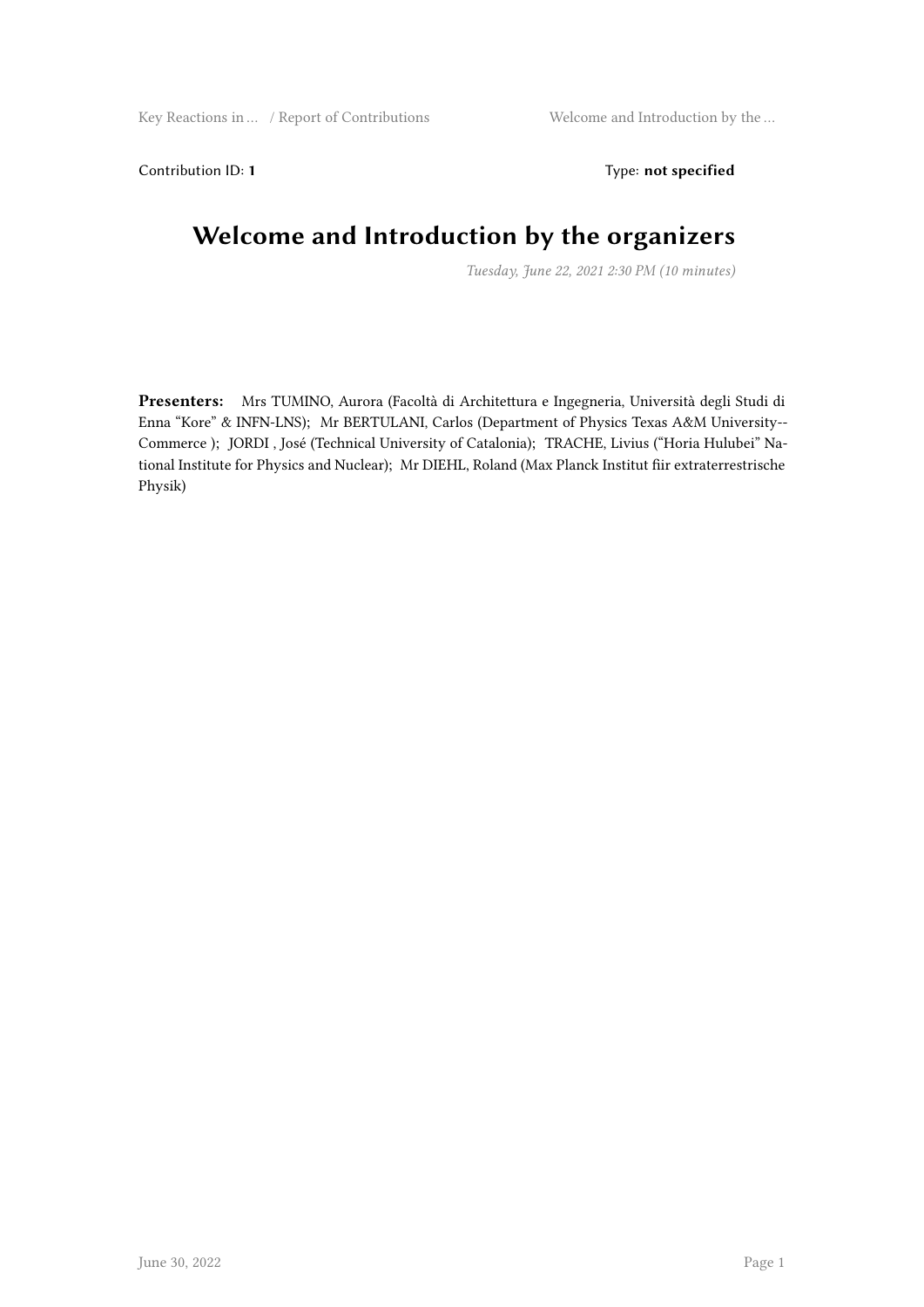Key Reactions in ... / Report of Contributions Evolution and nucleosynthesis of ...

Contribution ID: 2 Type: **not specified** 

## **Evolution and nucleosynthesis of massive stars**

*Tuesday, June 22, 2021 2:50 PM (30 minutes)*

**Presenter:** CHIEFFI , Alessandro (Istituto Nazionale di Astrofisica – IAPS, Rome, Italy) **Session Classification:** Astrophysical Environments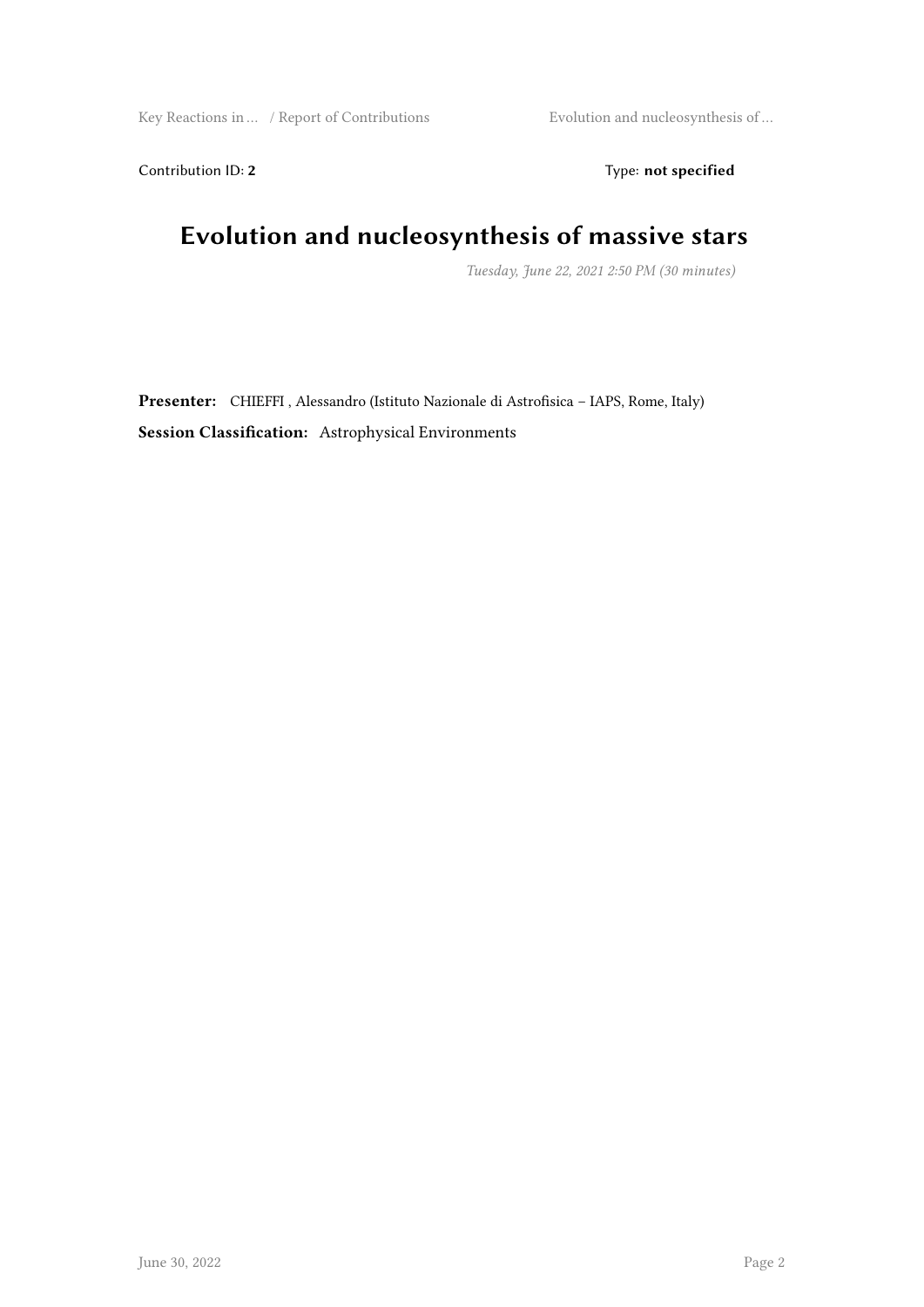Key Reactions in ... / Report of Contributions He burning reactions in low mass ...

Contribution ID: 3 Type: **not specified** 

## **He burning reactions in low mass stars**

*Tuesday, June 22, 2021 3:20 PM (30 minutes)*

**Presenter:** DEGL'INNOCENTI, Scilla (Dipartimento di Fisica, Università di Pisa, Italy) **Session Classification:** Astrophysical Environments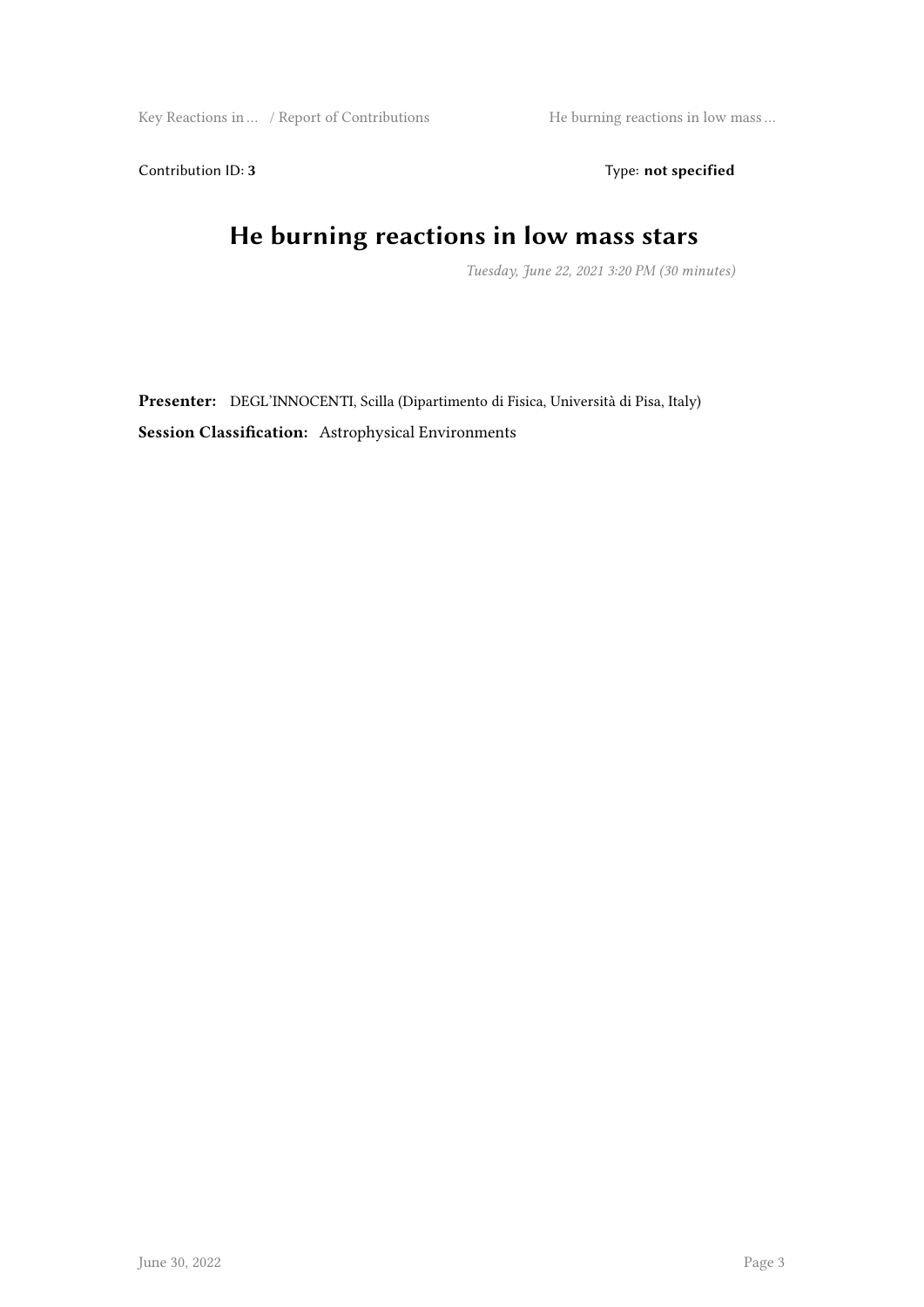Contribution ID: 4 Type: **not specified** 

#### **Experimental results on 12C+12C fusion reaction with Stella**

*Tuesday, June 22, 2021 3:55 PM (30 minutes)*

**Presenter:** COURTIN , Sandrine (Institut Pluridisciplinaire Hubert Curien, Strasbourg, France) **Session Classification:** Heavy-Ion Fusion Reactions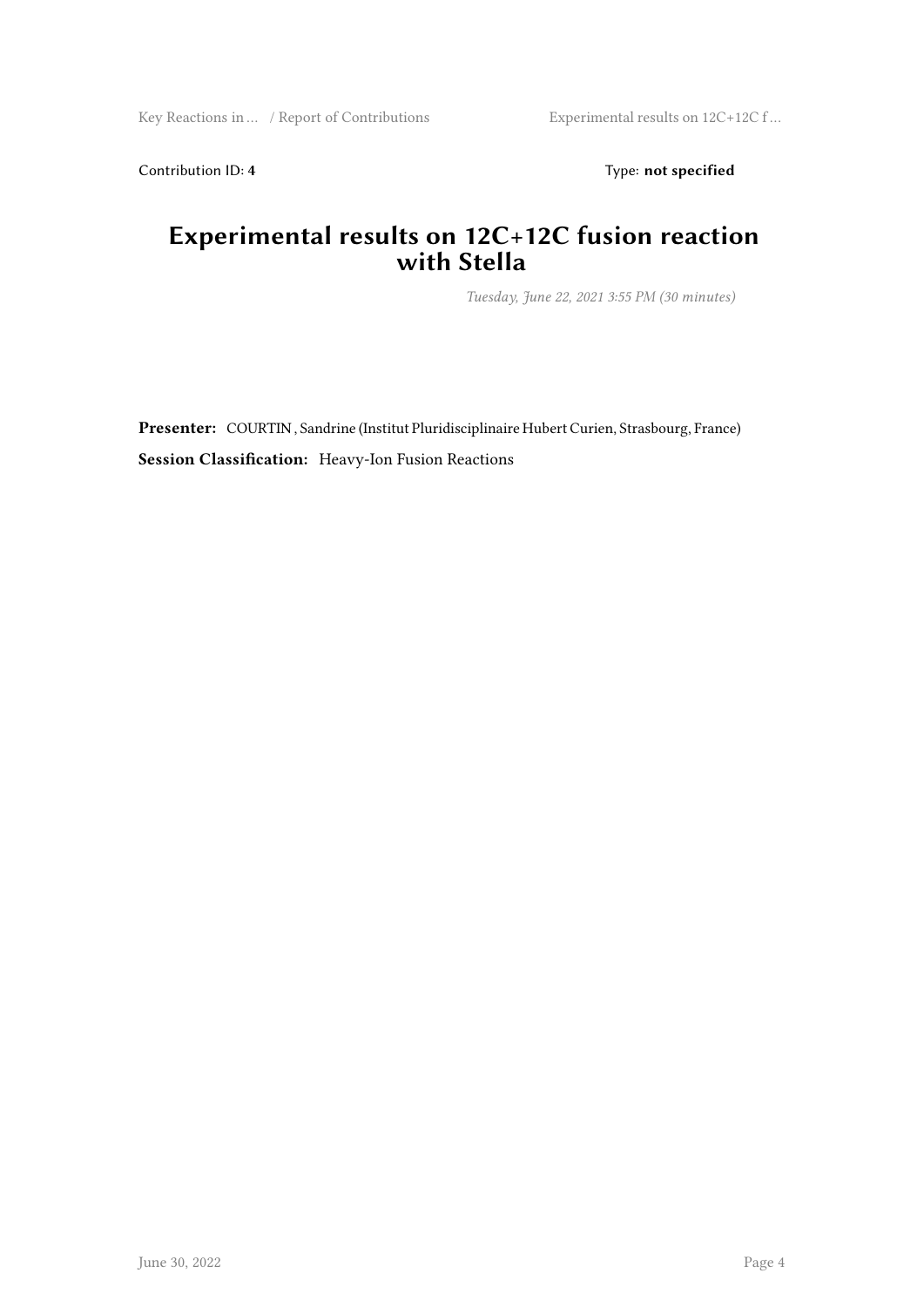Key Reactions in … / Report of Contributions Discussion

Contribution ID: 5 Type: **not specified** 

## **Discussion**

*Tuesday, June 22, 2021 6:25 PM (10 minutes)*

**Session Classification:** Heavy-Ion Fusion Reactions (2) & 12C(a,g)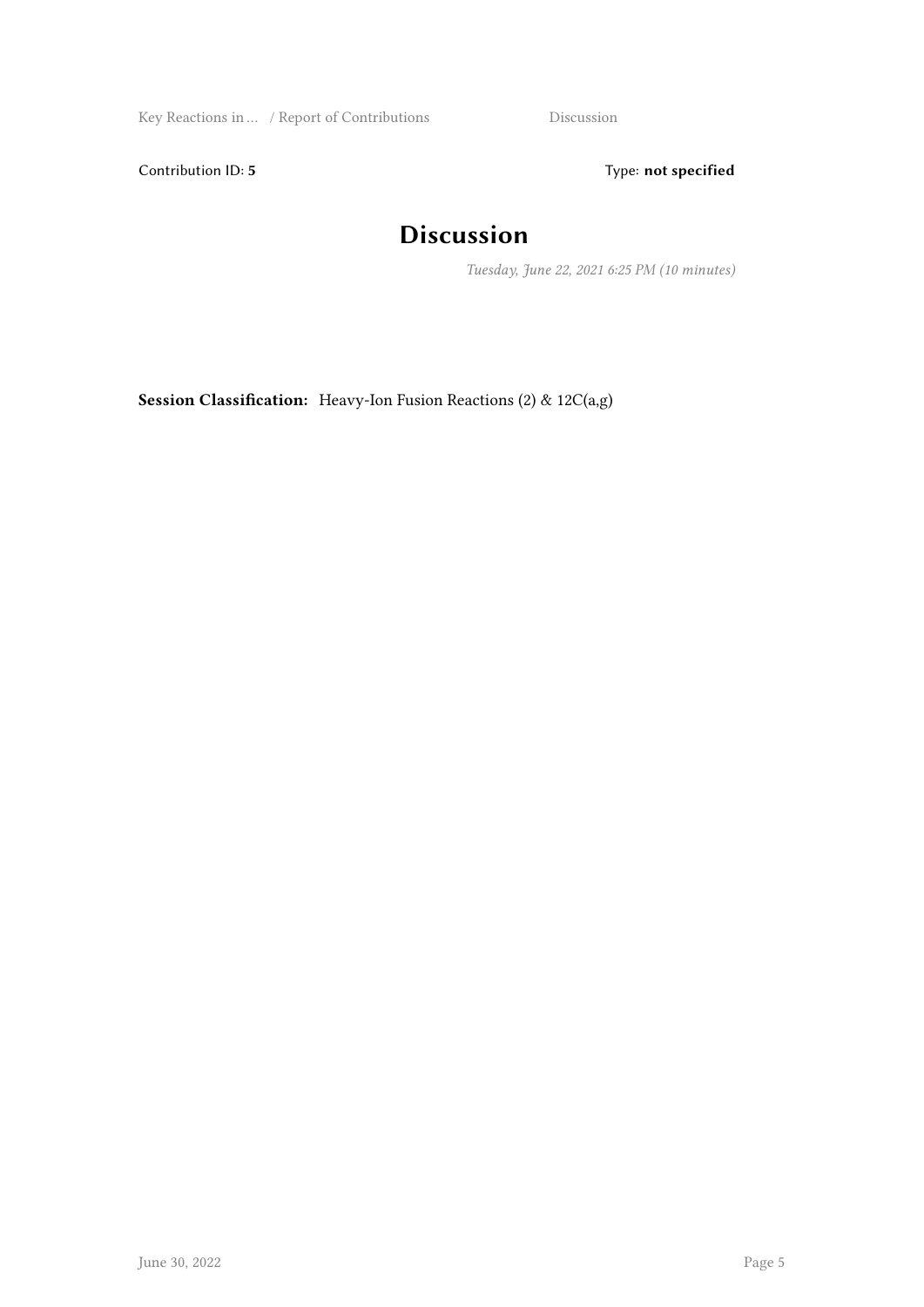Key Reactions in … / Report of Contributions Study of ion-ion fusion mechanism …

Contribution ID: 6 Type: not specified

#### **Study of ion-ion fusion mechanisms at sub-barrier energies for nuclear astrophysics**

*Tuesday, June 22, 2021 4:50 PM (30 minutes)*

**Presenter:** SPIRIDON, Alexandra ("Horia Hulubei" National Institute for Physics and Nuclear)

**Session Classification:** Heavy-Ion Fusion Reactions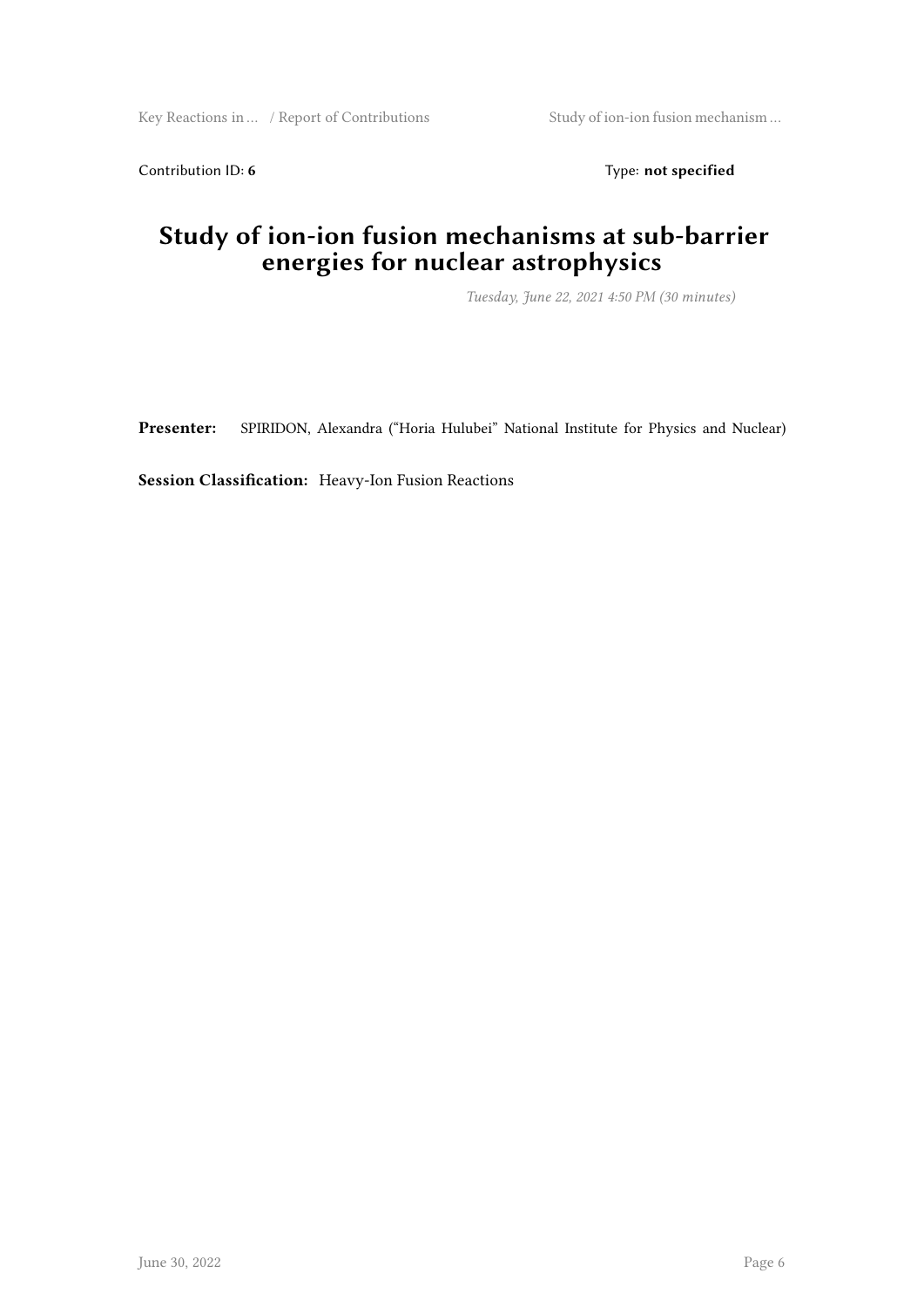Key Reactions in ... / Report of Contributions Indirect studies of key reactions in ...

Contribution ID: 7 Type: **not specified** 

#### **Indirect studies of key reactions in the nucleosynthesis of massive stars**

*Tuesday, June 22, 2021 5:25 PM (30 minutes)*

**Presenter:** RAPISARDA , Giuseppe Gabriele (Dipartimento di Fisica e Astronomia «Ettore Majorana», Università degli Studi di Catania & INFN-INS, Catania, Italy)

**Session Classification:** Heavy-Ion Fusion Reactions (2) & 12C(a,g)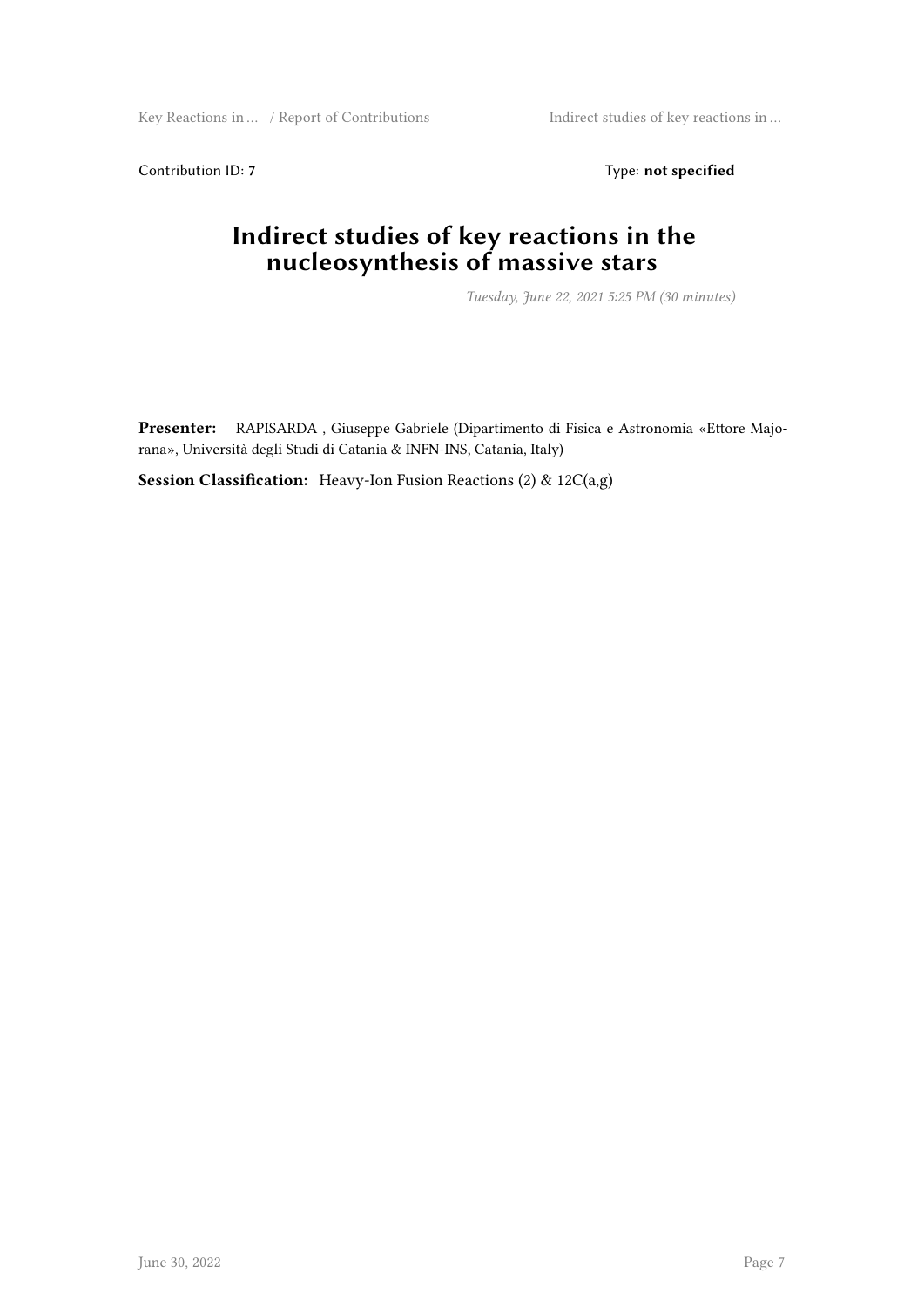Key Reactions in ... / Report of Contributions Discussion

Contribution ID: 9 Type: **not specified** 

## **Discussion**

*Tuesday, June 22, 2021 4:25 PM (10 minutes)*

**Session Classification:** Heavy-Ion Fusion Reactions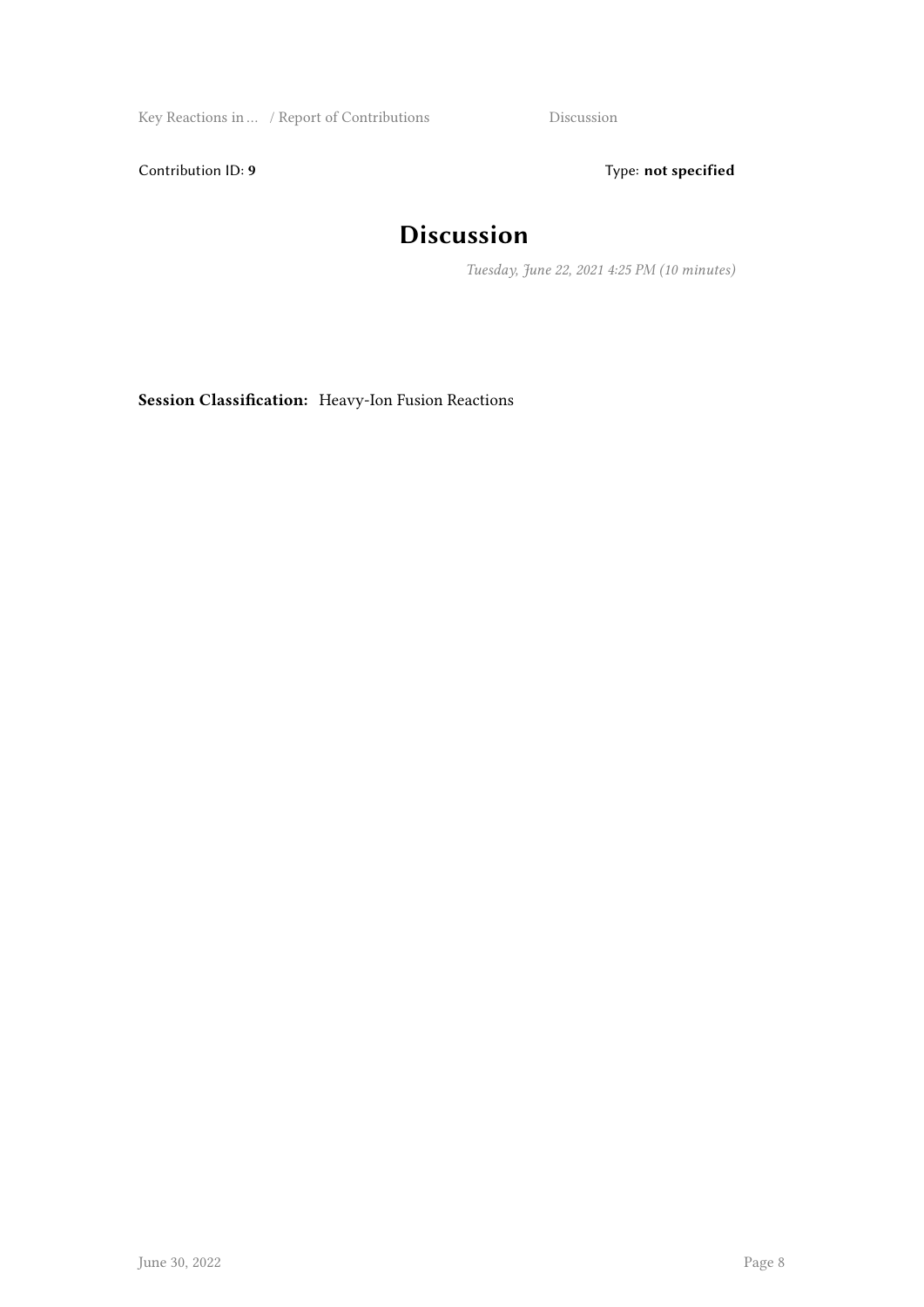Key Reactions in ... / Report of Contributions Origin of r-process elements in the ...

Contribution ID: 10 Type: not specified

## **Origin of r-process elements in the Universe**

*Wednesday, June 23, 2021 2:30 PM (30 minutes)*

**Presenter:** KAJINO , Taka (National Astronomical Observatory of Japan, Tokyo, Japan & Beihang University, Beijing, China)

**Session Classification:** The r Process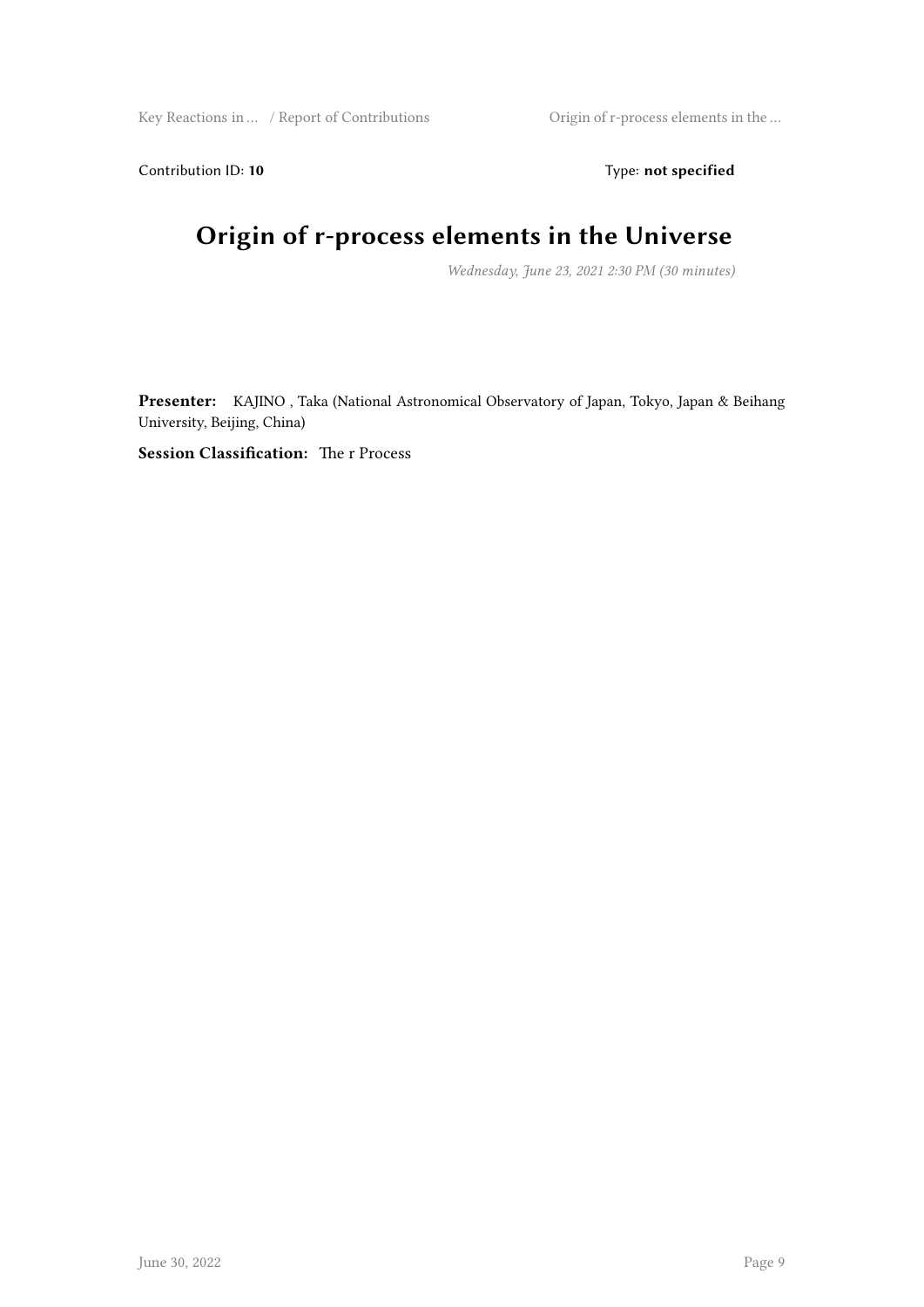Contribution ID: 11 Type: **not specified** 

## **Nuclear Physics Issues in r-Process Nucleosynthesis**

*Wednesday, June 23, 2021 3:00 PM (30 minutes)*

**Presenter:** MATHEWS , Grant (Center for Astrophysics, Notre Dame University, Indiana) **Session Classification:** The r Process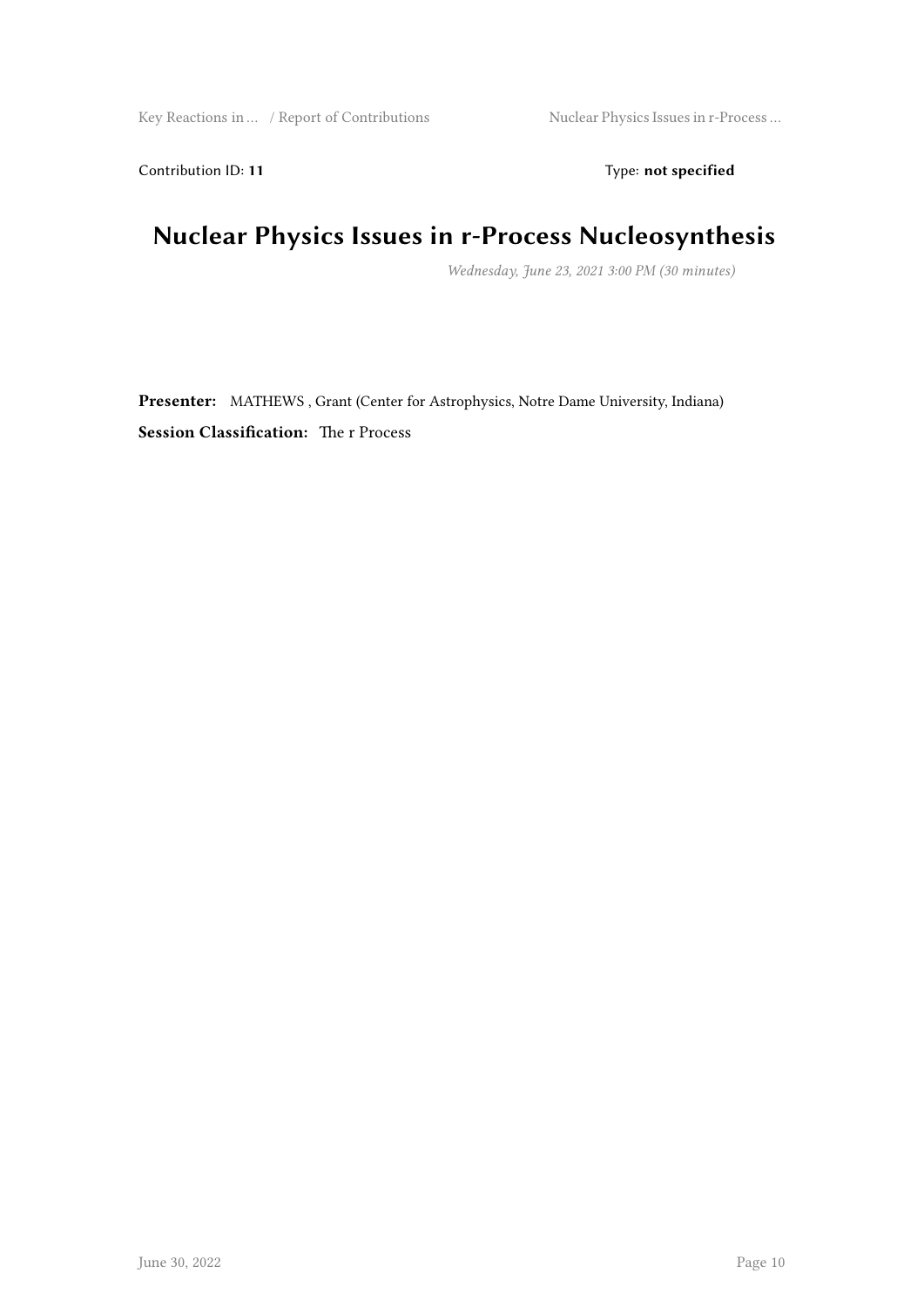Contribution ID: 12 Type: **not specified** 

## **Multi-messenger signals from explosive events**

*Wednesday, June 23, 2021 3:40 PM (30 minutes)*

**Presenter:** FROHLICH , Carla (Department of Physics, North Carolina State University, North Carolina)

**Session Classification:** Astrophysical Sources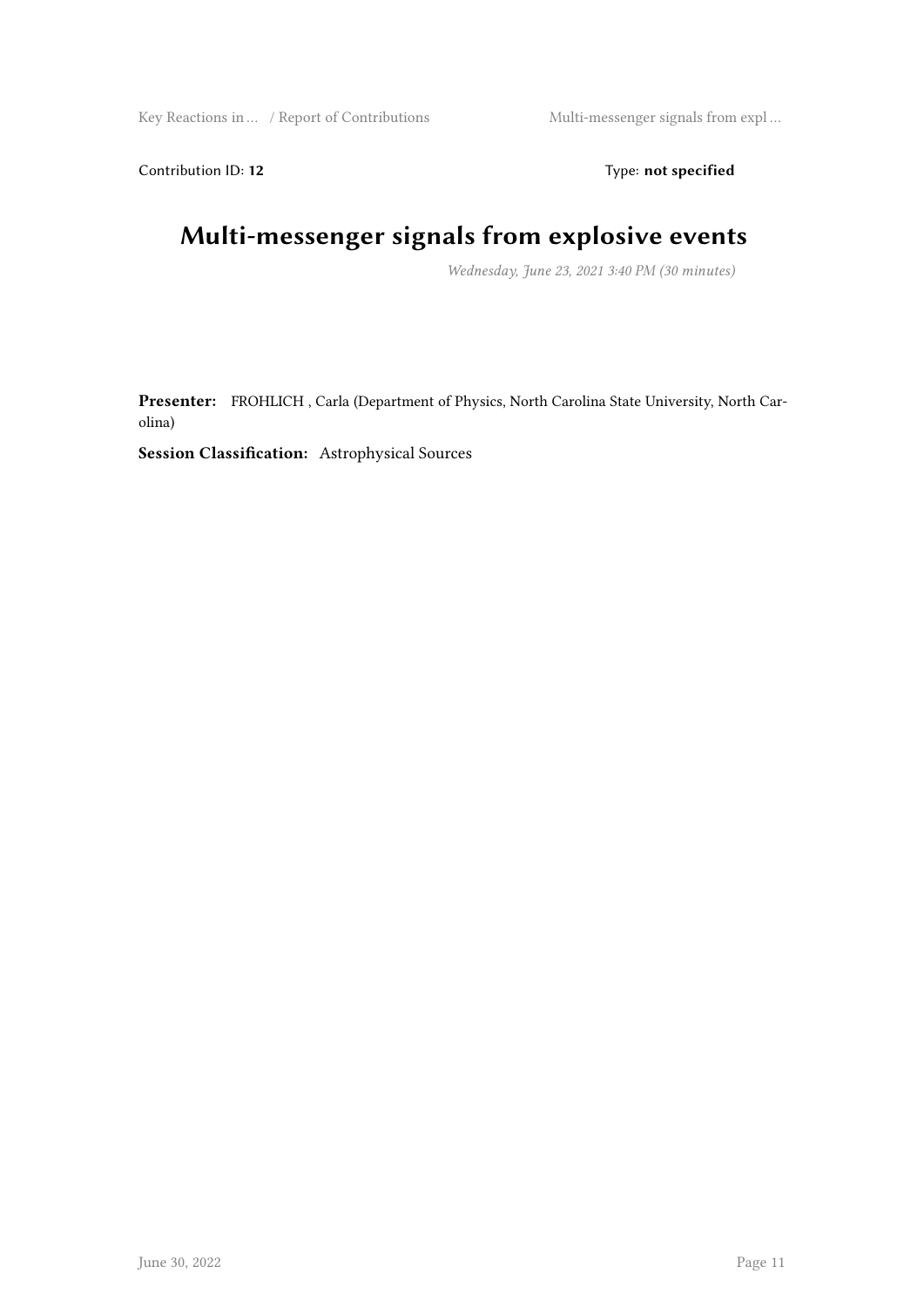Key Reactions in ... / Report of Contributions Discussion

Contribution ID: 13 Type: **not specified** 

## **Discussion**

*Wednesday, June 23, 2021 4:10 PM (10 minutes)*

**Session Classification:** Astrophysical Sources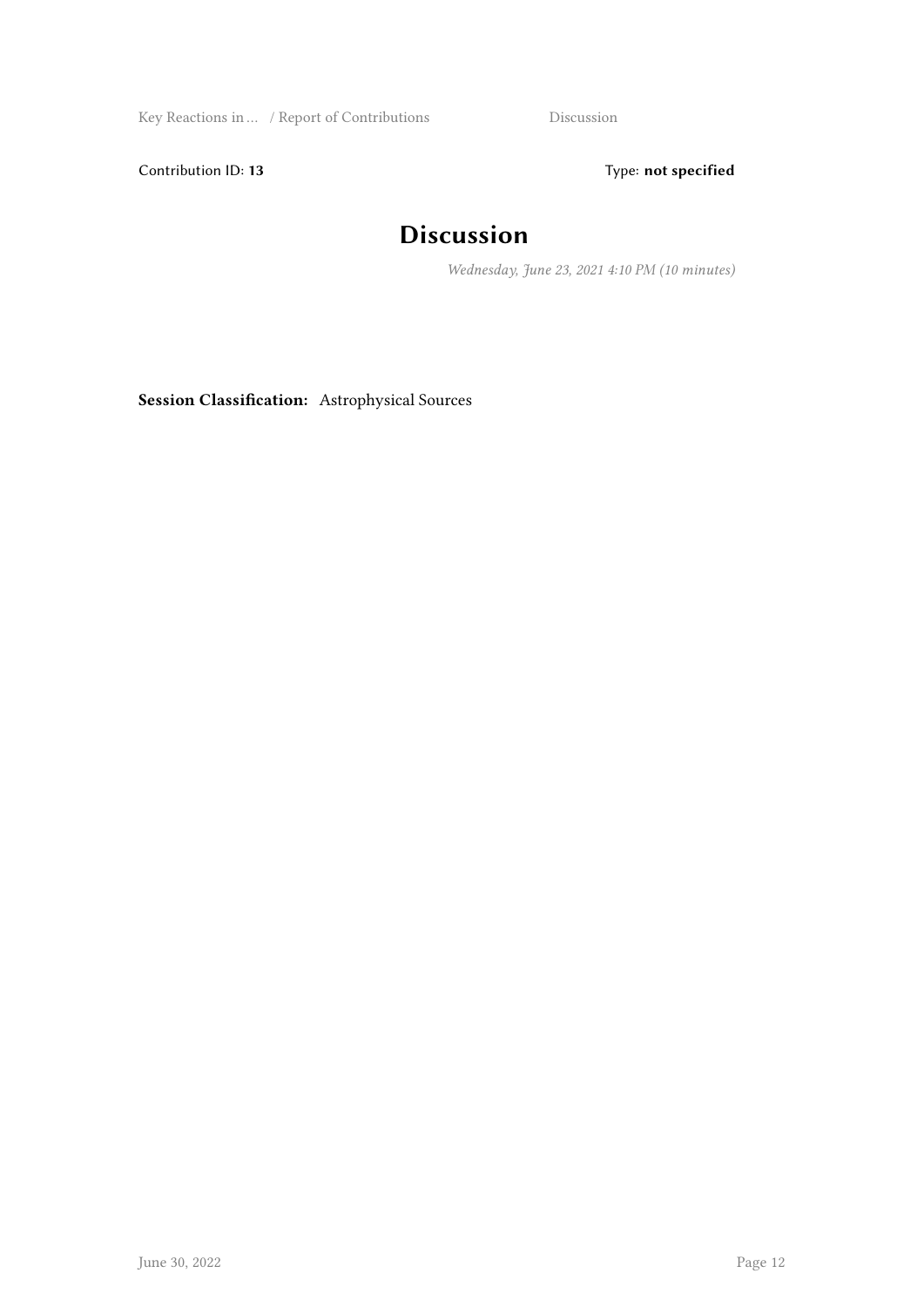Contribution ID: 14 Type: **not specified** 

#### **Nuclear physics uncertainties in r-process observables**

*Wednesday, June 23, 2021 4:35 PM (30 minutes)*

**Presenter:** SURMAN, Rebecca (Dept. of Physics, University of Notre Dame, Indiana) **Session Classification:** Astrophysical Sources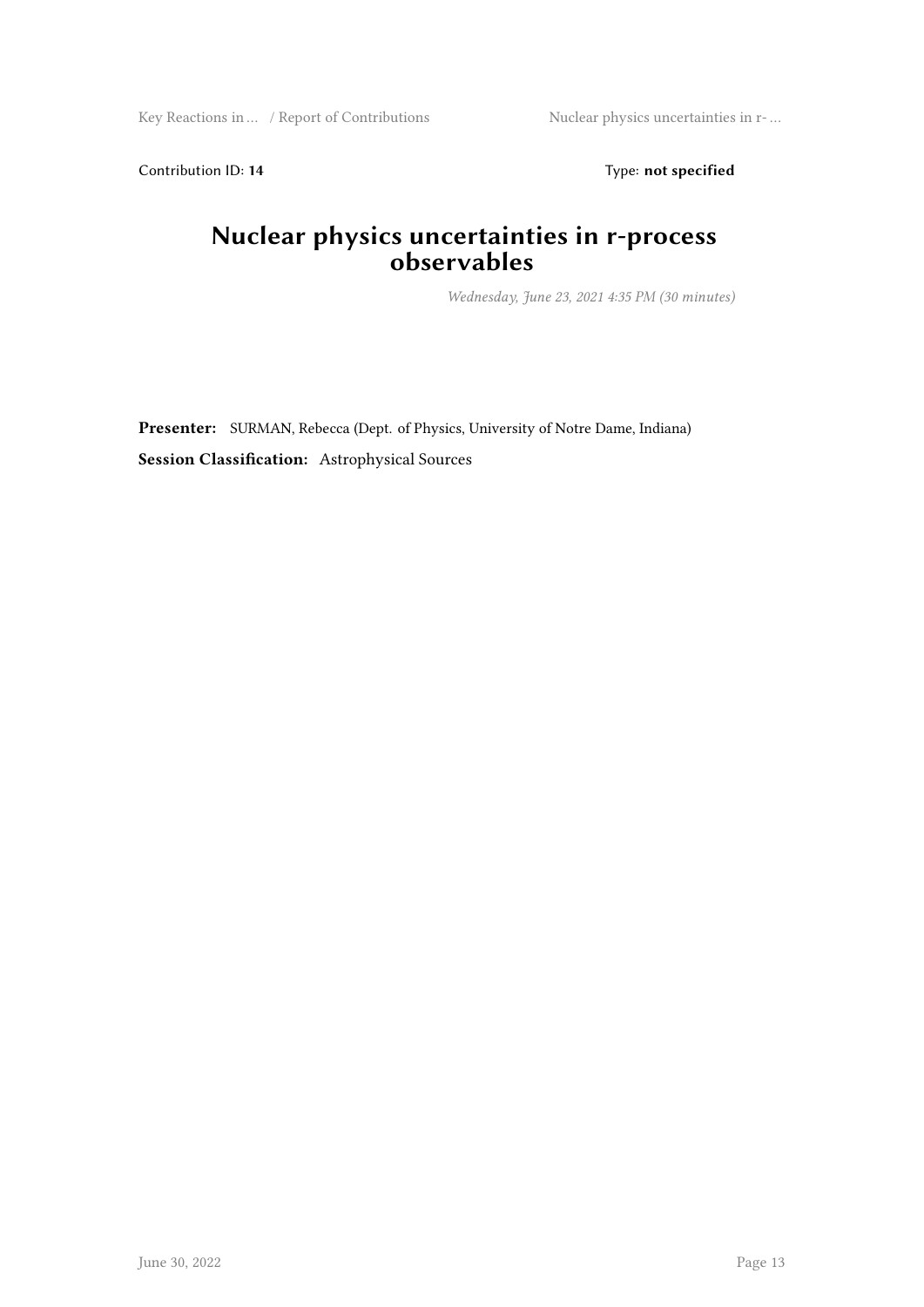Contribution ID: 15 Type: **not specified** 

#### **Nucleosynthesis of heavy nuclei in core-collapse supernova neutrino-driven winds**

*Wednesday, June 23, 2021 5:15 PM (30 minutes)*

**Presenter:** PEREIRA , Jorge (National Superconducting Cyclotron Laboratory, Michigan State University, Michigan)

**Session Classification:** Aspects of Astrophysical Sources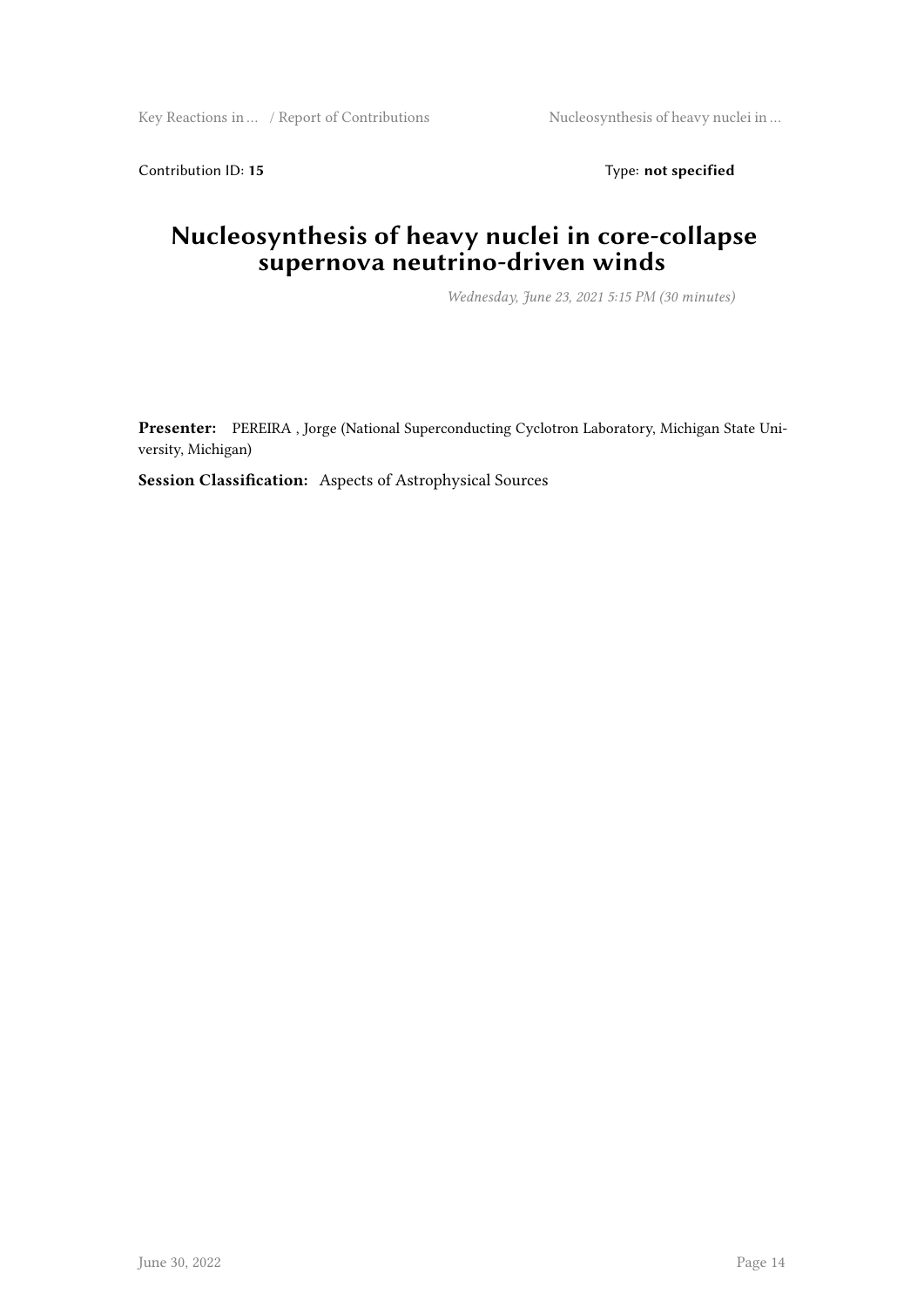Key Reactions in ... / Report of Contributions Discussion

Contribution ID: 16 Type: not specified

## **Discussion**

*Wednesday, June 23, 2021 6:05 PM (10 minutes)*

**Session Classification:** Aspects of Astrophysical Sources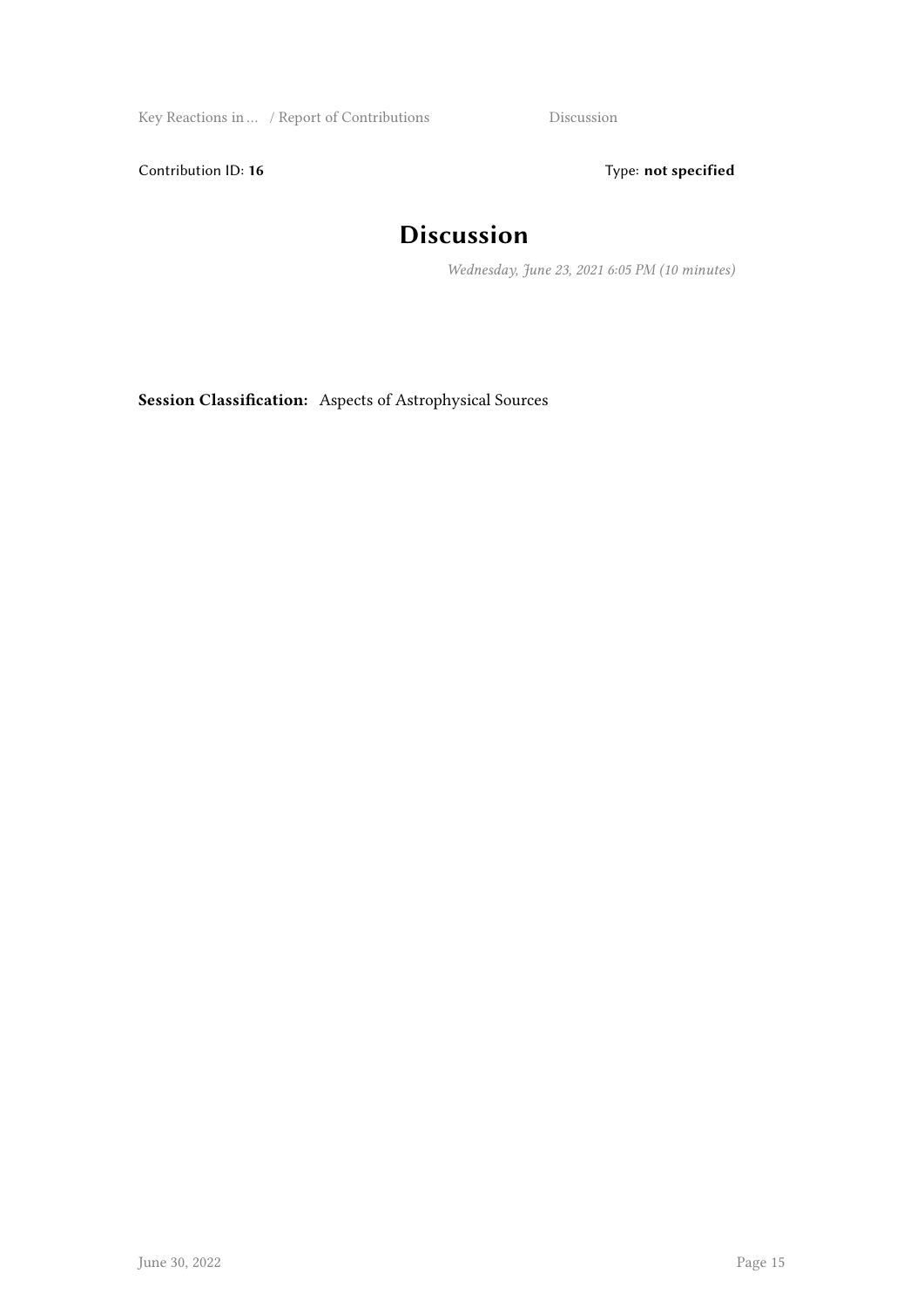Contribution ID: 17 Type: **not specified** 

#### **Precision measurement of the 12C(a,g) reaction with gamma-beam and an O-TPC**

*Tuesday, June 22, 2021 5:55 PM (30 minutes)*

**Presenters:** Prof. GAI, Moshe (University of Connecticut); SMITH, Robin (Sheffield Hallam University & University of Connecticut, USA)

**Session Classification:** Heavy-Ion Fusion Reactions (2) & 12C(a,g)